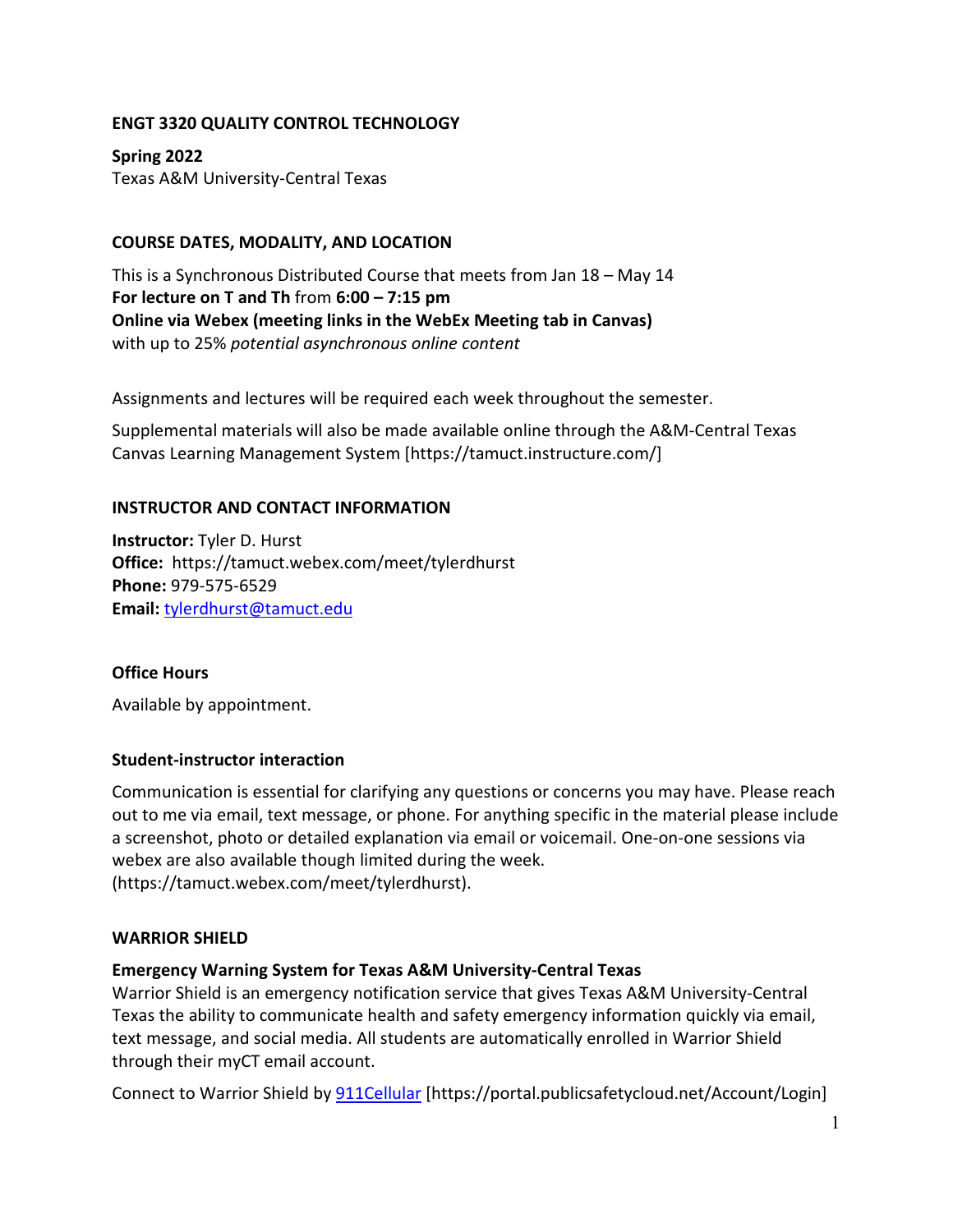to change where you receive your alerts or to opt out. By staying enrolled in Warrior Shield, university officials can quickly pass on safety-related information, regardless of your location.

#### **COURSE INFORMATION**

#### **Course Overview and description**

Statistical concepts and analysis, control charts, and data analysis to establish quality control systems for manufacturing industries.

### **Course Objective or Goal Student Learning Outcomes**

- 1. Describe the organization and responsibility for quality and quality engineers in business/industry environment.
- 2. Describe the characteristics of a sample, or a population using the statistics of data distribution, central tendency, and dispersion.
- 3. Define control charts for variables and attributes.
- 4. Demonstrate the concepts of probability of events occurring in discrete and continuous data distributions.
- 5. Explain how to sample lots for continuous production and reliability.

#### **Required Reading and Textbook(s)**

Introduction to Statistical Quality Control, Enhanced eText, Douglas C. Montgomery, 2019.  $8^{TH}$  Edition, ISBN# 978-1-119-39930-8

**Supplemental**: Chapter 12 of UNDERSTANDING STATISTICAL PROCESS CONTROL, Donald J Wheeler, SPC Press, 2010. 3 RD Edition, ISBN# 9780945320692

#### **COURSE REQUIREMENTS**

The course will involve homework, exams, canvas discussions, and a project.

Periodic **homework** (10 weighted pts in total) will be assigned throughout the semester. (SLO 1- 5).

One large-scale **project** will be conducted during the semester (10 weighted pts)

**Project** Using a web-based simulator each student will be given distance coordinates to try and land a projectile within the LCL and UCL. Recording the data, each student will plot their results with up to 4 variables.

#### **Project Student Learning Outcomes**

1. Demonstrate how to graph results on a probability plot given LCL, UCL and variables defined.

2. Define and explain the degrees of freedom for the experiment.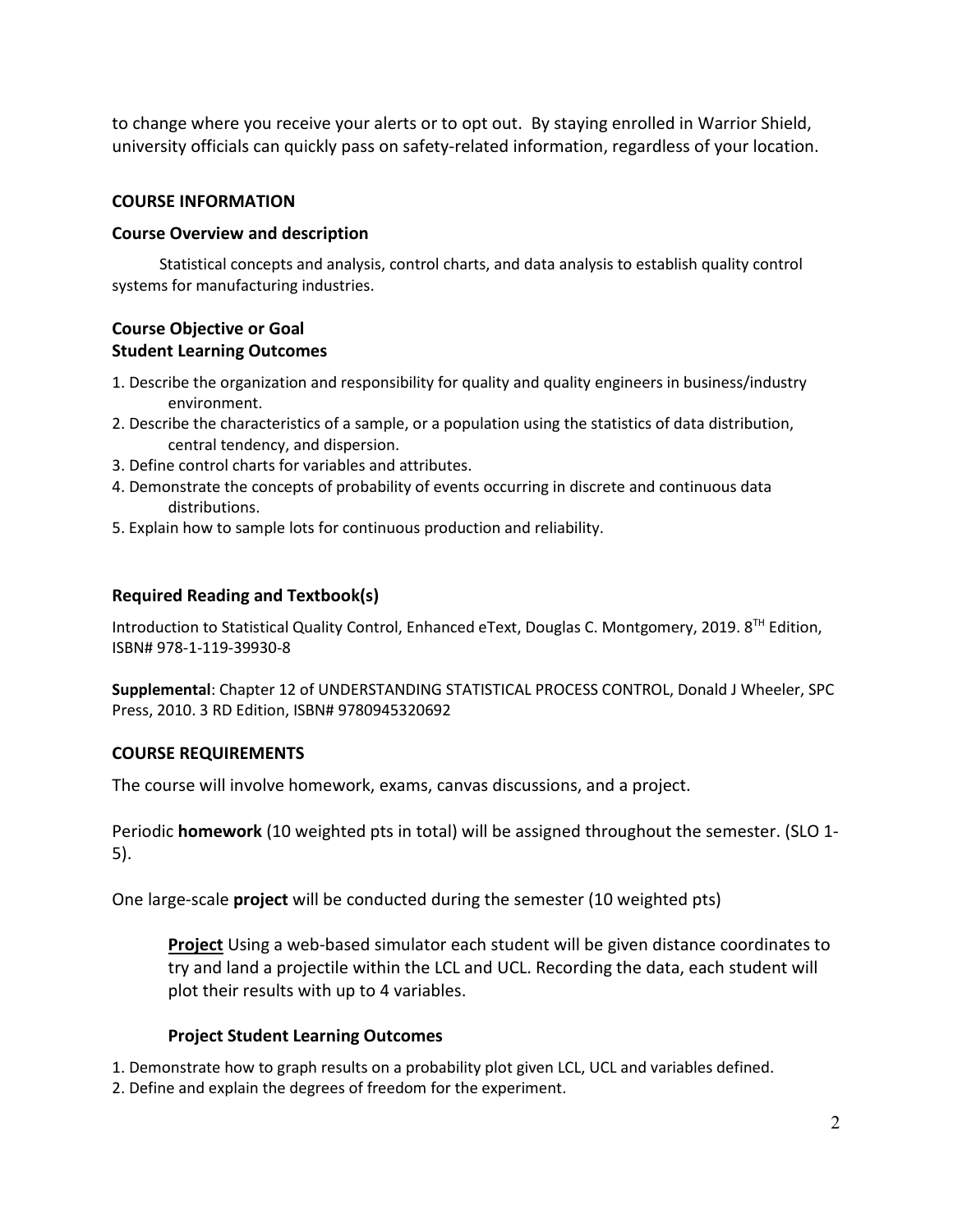3. Define the Kutzbach equation for the trebuchet.

4. Describe what the data function the results look like.

5. Describe the relationship between DoE and probability.

Two **midterm exams** (20 weighted pts each) and a **comprehensive** final exam (30 weighted pts) will be given during the semester. (SLO 1-5).

**Online Discussion** will be encouraged (10 weighted pts) throughout the semester. (SLO 1-3, 5).

#### **Grading Criteria Rubric and Conversion**

| Activity                 | % of Final Grade |
|--------------------------|------------------|
| Midterm Exams (2 @ 20%)  | 40               |
| Homework                 | 10               |
| <b>Online Discussion</b> | 10               |
| <b>Trebuchet Project</b> | 10               |
| Final Exam               | 30               |

Course Grades will be assigned by the following scale based on weighted grade percentage

| Grade | Weighted Grade (%) |  |  |
|-------|--------------------|--|--|
|       | $>= 90.00$         |  |  |
| R     | 80.00 - 89.99      |  |  |
| r     | 70.00 - 79.99      |  |  |
|       | $60.00 - 69.99$    |  |  |
|       | <60.00             |  |  |

#### **Posting of Grades**

All turned in work will be graded within 2 weeks and results posted on Canvas.

#### **Grading Policies**

*Webex Participation* 

*Students are encouraged to participate during Webex sessions. Participation includes leaving videos feed on and unmuting mics often to ask or respond to questions.*

#### *Late Work*

**Late work will not be accepted**. You must plan your time well to turn things in on time. If there are extenuating circumstances, an individual extension may be granted after speaking with the instructor. Emergencies will be accommodated.

#### *Missed exams*

If you cannot make an exam session, you **must** schedule an alternative time beforehand. Missed exams should be taken before the scheduled time but must be taken within a week of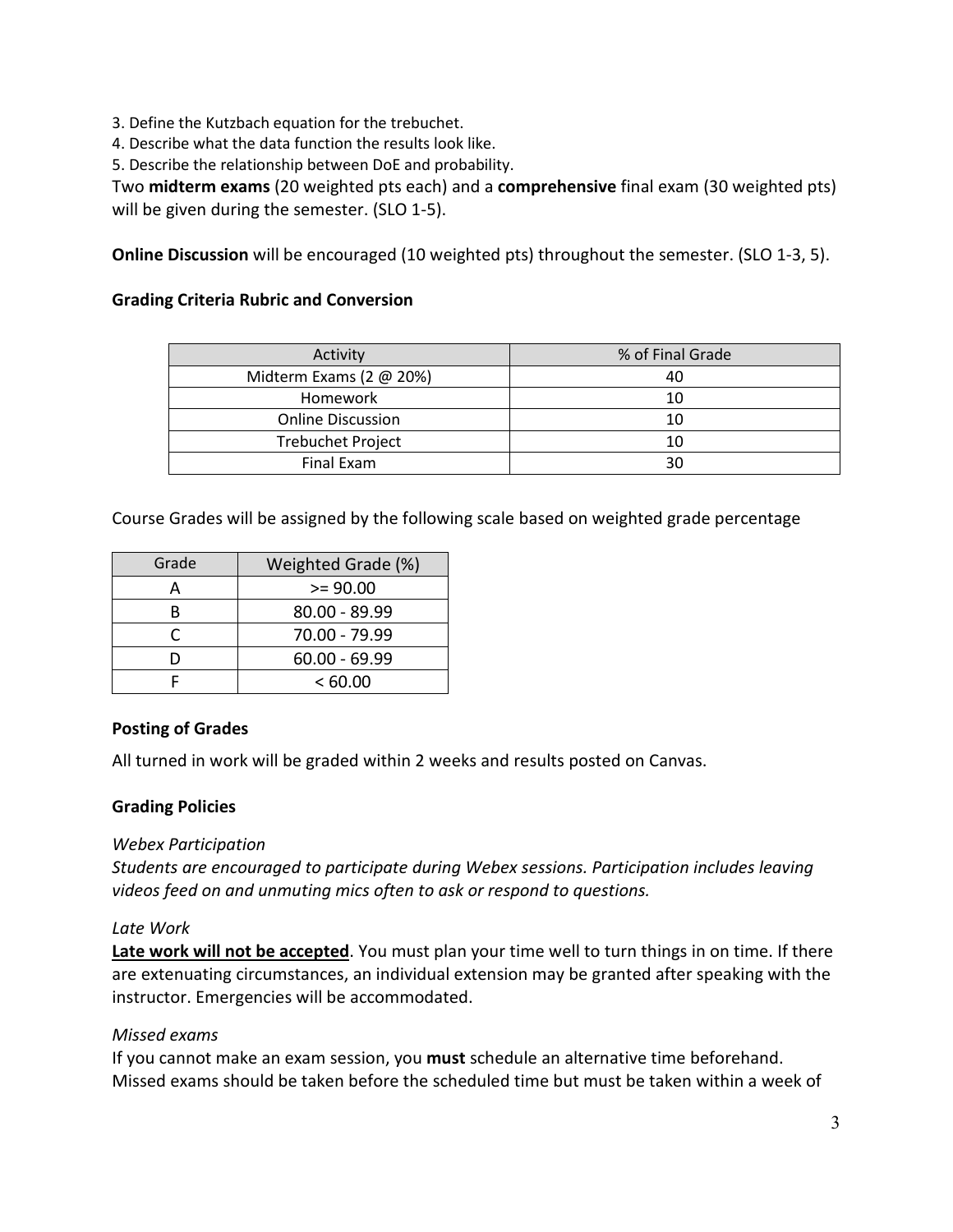the actual exam.

## *Appeals*

If the student wishes to appeal a grade, they must do so within 1 week of receiving the graded paper. Students should save all their work to ensure that no clerical errors are made in grade reporting.

### **COURSE OUTLINE AND CALENDAR**

### **Complete Course Calendar (tentative)**

| Week           | <b>Dates</b>     | <b>Chapters</b>             | <b>Homework</b> | <b>Topics</b>                                                          |  |
|----------------|------------------|-----------------------------|-----------------|------------------------------------------------------------------------|--|
| 1              | Jan 18, 20       | 1                           | Ch1             | Introduction to Quality - Six Sigma                                    |  |
| $\overline{2}$ | Jan 25, 27       | $\overline{2}$              | Ch <sub>2</sub> | <b>DMAIC Process</b>                                                   |  |
| 3              | Feb 1, 3         | 3                           | Ch3             | Discrete vs. Cont. Distributions                                       |  |
| 4              | Feb 8, 10        | 3                           | Ch3             | <b>Probability Plots</b>                                               |  |
| 5              | Feb 15           |                             |                 | Exam 1                                                                 |  |
| 5/6            | Feb 17,22,24     | 4                           | Ch <sub>4</sub> | <b>Sampling Data Distributions</b>                                     |  |
| $\overline{7}$ | Mar 1, 3         | 5, 12                       | Ch5             | <b>Statistical Process Control (SPC)</b>                               |  |
| 8              | Mar 8, 10        | 6                           | Ch <sub>6</sub> | <b>Control Charts for Variables</b>                                    |  |
| 9              | Mar 15, 17       |                             |                 | *Spring Break*                                                         |  |
| 10             | Mar 22,24        | $\overline{7}$              | Ch <sub>7</sub> | <b>Control Charts for Attributes</b>                                   |  |
| 11             | Mar 29           |                             |                 | Exam 2                                                                 |  |
| 11             | Mar 31           |                             |                 | <b>Trebuchet Project</b>                                               |  |
| 12             | Apr 5, 7         | 8                           | Ch <sub>8</sub> | Process Capability Analysis (C <sub>p</sub> , C <sub>pk</sub> )        |  |
| 13             | Apr 12, 14       | 15                          | Ch15            | Lot-by-Lot Acceptance Sampling                                         |  |
| 14/15          | Apr 19,21,26     | 16                          | Ch16            | <b>Acceptance Sampling Techniques</b>                                  |  |
| 15/16          | Apr 28, May 3, 5 | Supp.<br>Ch.12 -<br>Wheeler | <b>TBD</b>      | Pareto, Flow Charts, C&E Diag.<br>Industry Practices (APC, PDCA, etc.) |  |
| 17             | <b>May 10</b>    |                             |                 | <b>Final Exam/</b><br>Trebuchet project PPT due                        |  |

#### **Important University Dates**

See the Academic Calendar[: https://www.tamuct.edu/registrar/academic-calendar.html](https://www.tamuct.edu/registrar/academic-calendar.html)

## **TECHNOLOGY REQUIREMENTS AND SUPPORT**

Computer access will be needed to attend lectures and complete homework and projects.

## **Technology Requirements**

This course will use the A&M-Central Texas Instructure Canvas learning management system. We strongly recommend the latest versions of Chrome or Firefox browsers. Canvas no longer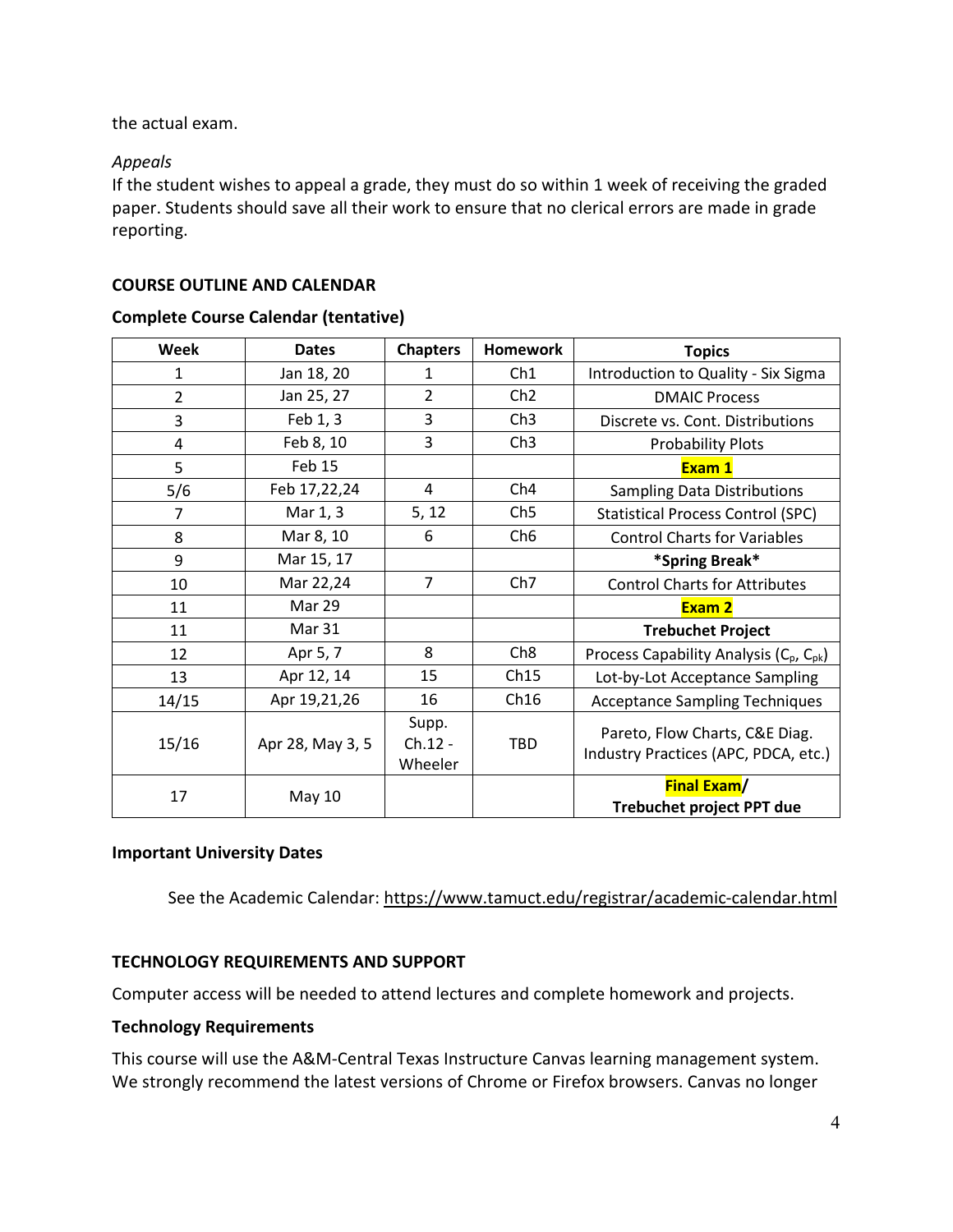supports any version of Internet Explorer.

Logon to A&M-Central Texas Canvas [https://tamuct.instructure.com/] or access Canvas through the TAMUCT Online link in MyCT [https://tamuct.onecampus.com/]. You will log in through our Microsoft portal.

Username: Your MyCT email address. Password: Your MyCT password

### **Canvas Support**

Use the Canvas Help link, located at the bottom of the left-hand menu, for issues with Canvas. You can select "Chat with Canvas Support," submit a support request through "Report a Problem," or call the Canvas support line: 1-844-757-0953.

For issues related to course content and requirements, contact your instructor.

## **Online Proctored Testing**

A&M-Central Texas uses Proctorio for online identity verification and proctored testing. This service is provided at no direct cost to students. If the course requires identity verification or proctored testing, the technology requirements are: Any computer meeting the minimum computing requirements, plus web camera, speaker, and microphone (or headset). Proctorio also requires the Chrome web browser with their custom plug in.

### **Other Technology Support**

For log-in problems, students should contact Help Desk Central

24 hours a day, 7 days a week

Email: [helpdesk@tamu.edu](mailto:helpdesk@tamu.edu) Phone: (254) 519-5466 [Web Chat:](http://hdc.tamu.edu/) [http://hdc.tamu.edu] *Please let the support technician know you are an A&M-Central Texas student.*

## **UNIVERSITY RESOURCES, PROCEDURES, AND GUIDELINES**

#### **Drop Policy**

If you discover that you need to drop this class, you must complete the [Drop Request](https://dynamicforms.ngwebsolutions.com/casAuthentication.ashx?InstID=eaed95b9-f2be-45f3-a37d-46928168bc10&targetUrl=https%3A%2F%2Fdynamicforms.ngwebsolutions.com%2FSubmit%2FForm%2FStart%2F53b8369e-0502-4f36-be43-f02a4202f612) Dynamic Form through Warrior Web.

[https://dynamicforms.ngwebsolutions.com/casAuthentication.ashx?InstID=eaed95b9-f2be-45f3-a37d-

46928168bc10&targetUrl=https%3A%2F%2Fdynamicforms.ngwebsolutions.com%2FSubmit%2F Form%2FStart%2F53b8369e-0502-4f36-be43-f02a4202f612].

Faculty cannot drop students; this is always the responsibility of the student. The Registrar's Office will provide a deadline on the Academic Calendar for which the form must be completed. Once you submit the completed form to the Registrar's Office, you must go into Warrior Web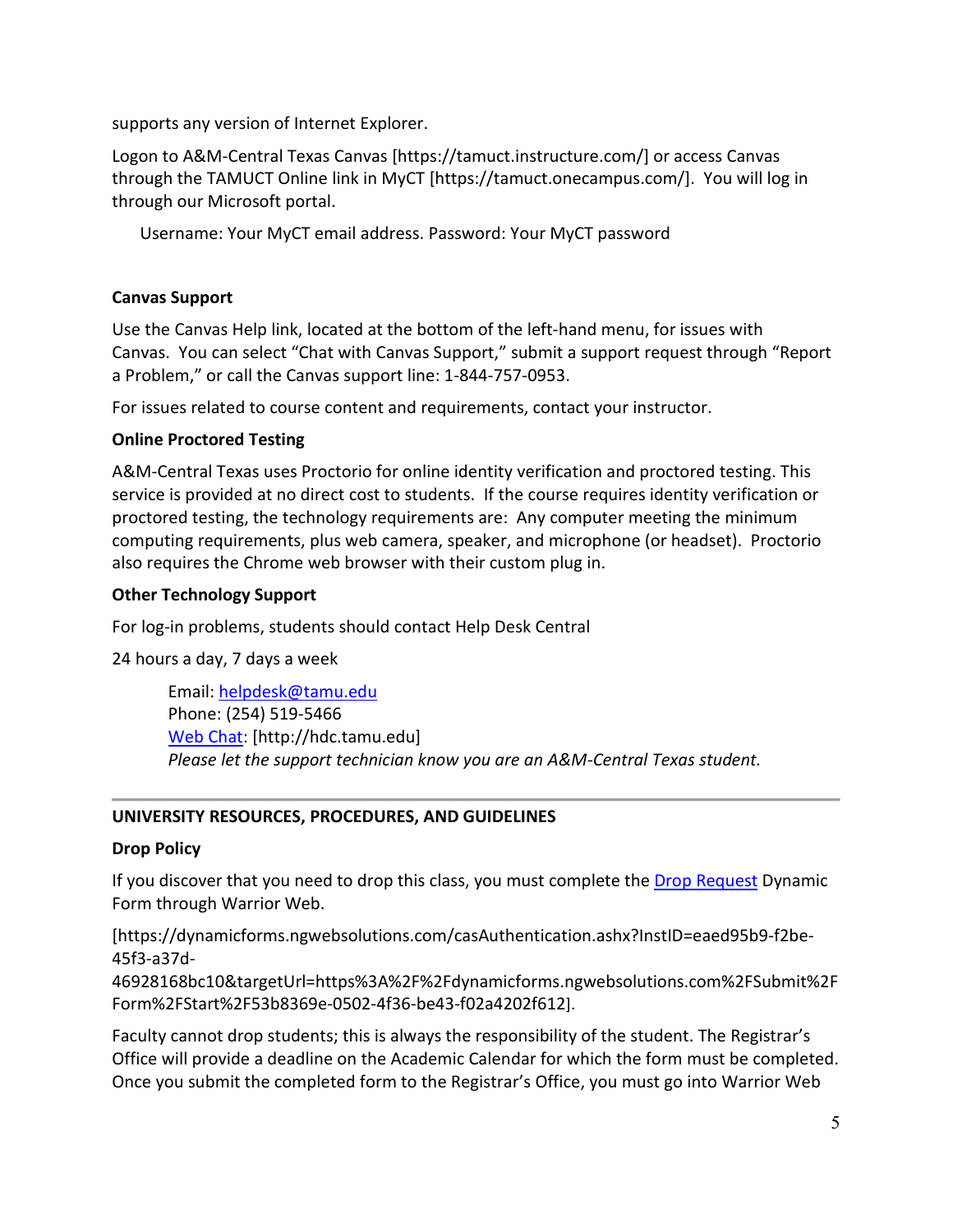and confirm that you are no longer enrolled. If you still show as enrolled, FOLLOW-UP with the Registrar's Office immediately. You are to attend class until the procedure is complete to avoid penalty for absence. Should you miss the drop deadline or fail to follow the procedure, you will receive an F in the course, which may affect your financial aid and/or VA educational benefits.

## **Academic Integrity**

Texas A&M University -Central Texas values the integrity of the academic enterprise and strives for the highest standards of academic conduct. A&M-Central Texas expects its students, faculty, and staff to support the adherence to high standards of personal and scholarly conduct to preserve the honor and integrity of the creative community. Academic integrity is defined as a commitment to honesty, trust, fairness, respect, and responsibility. Any deviation by students from this expectation may result in a failing grade for the assignment and potentially a failing grade for the course. Academic misconduct is any act that improperly affects a true and honest evaluation of a student's academic performance and includes, but is not limited to, working with others in an unauthorized manner, cheating on an examination or other academic work, plagiarism, and improper citation of sources, using another student's work, collusion, and the abuse of resource materials. All academic misconduct concerns will be referred to the university's Office of Student Conduct. Ignorance of the university's standards and expectations is never an excuse to act with a lack of integrity. When in doubt on collaboration, citation, or any issue, please contact your instructor before taking a course of action.

For more [information regarding the Student Conduct process,](https://www.tamuct.edu/student-affairs/student-conduct.html) [https://www.tamuct.edu/student-affairs/student-conduct.html].

If you know of potential honor violations by other students, you may [submit a report,](https://cm.maxient.com/reportingform.php?TAMUCentralTexas&layout_id=0) [https://cm.maxient.com/reportingform.php?TAMUCentralTexas&layout\_id=0].

## **Academic Accommodations**

At Texas A&M University-Central Texas, we value an inclusive learning environment where every student has an equal chance to succeed and has the right to a barrier-free education. The Office of Access and Inclusion is responsible for ensuring that students with a disability receive equal access to the university's programs, services and activities. If you believe you have a disability requiring reasonable accommodations, please contact the Office of Access and Inclusion, WH-212; or call (254) 501-5836. Any information you provide is private and confidential and will be treated as such.

For more information, please visit our [Access & Inclusion](https://tamuct.instructure.com/courses/717) Canvas page (log-in required) [https://tamuct.instructure.com/courses/717]

## **Important information for Pregnant and/or Parenting Students**

Texas A&M University-Central Texas supports students who are pregnant and/or parenting. In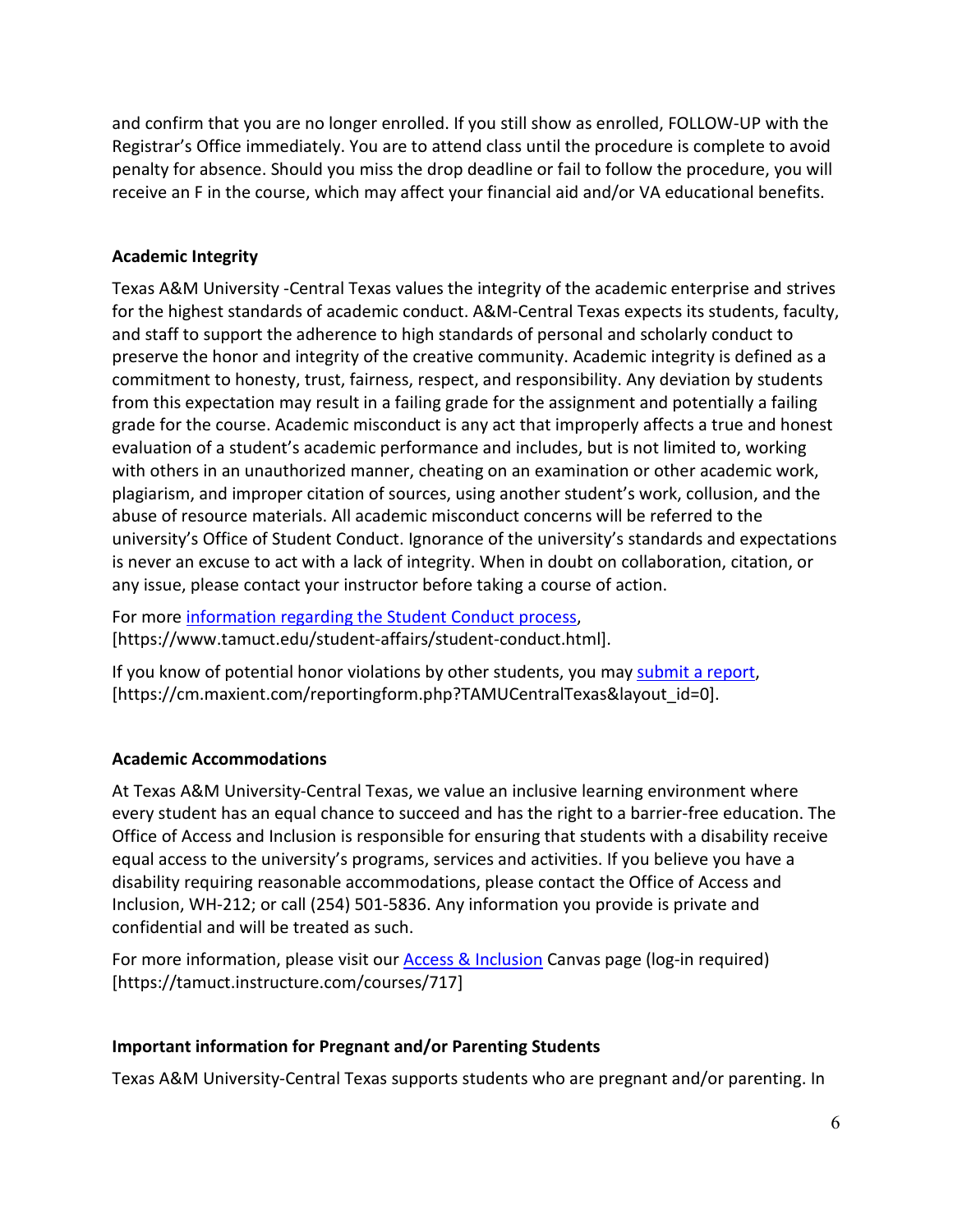accordance with requirements of Title IX and related guidance from US Department of Education's Office of Civil Rights, the Dean of Student Affairs' Office can assist students who are pregnant and/or parenting in seeking accommodations related to pregnancy and/or parenting. Students should seek out assistance as early in the pregnancy as possible. For more information, please visit [Student Affairs](https://www.tamuct.edu/student-affairs/index.html) [https://www.tamuct.edu/student-affairs/index.html]. Students may also contact the institution's Title IX Coordinator. If you would like to read more about these [requirements and guidelines](http://www2.ed.gov/about/offices/list/ocr/docs/pregnancy.pdf) online, please visit the website [http://www2.ed.gov/about/offices/list/ocr/docs/pregnancy.pdf].

Title IX of the Education Amendments Act of 1972 prohibits discrimination on the basis of sex and gender–including pregnancy, parenting, and all related conditions. A&M-Central Texas is able to provide flexible and individualized reasonable accommodation to pregnant and parenting students. All pregnant and parenting students should contact the Associate Dean in the Division of Student Affairs at (254) 501-5909 to seek out assistance. Students may also contact the University's Title IX Coordinator.

# **Tutoring**

Tutoring is available to all A&M-Central Texas students, on a remote online basis. Visit the Academic Support Community in Canvas to view schedules and contact information. Subjects tutored on campus include Accounting, Advanced Math, Biology, Finance, Statistics, Mathematics, and Study Skills. Student success coaching is available online upon request.

If you have a question regarding tutor schedules, need to schedule a tutoring session, are interested in becoming a tutor, success coaching, or have any other question, contact Academic Support Programs at (254) 501-5836, visit the Office of Student Success at 212F Warrior Hall, or by emailing studentsuccess@tamuct.edu .

Chat live with a tutor 24/7 for almost any subject from on your computer! Tutor.com is an online tutoring platform that enables A&M-Central Texas students to log in and receive online tutoring support at no additional cost. This tool provides tutoring in over 40 subject areas except writing support. Access Tutor.com through Canvas.

## **University Writing Center**

The University Writing Center (UWC) at Texas A&M University–Central Texas (TAMUCT) is a free service open to all TAMUCT students. For the Spring 2021 semester, all services will be online as a result of the COVID-19 pandemic. The hours of operation are from 10:00 a.m.-5:00 p.m. Monday thru Thursday with satellite hours Monday thru Thursday from 6:00-9:00 p.m. The UWC is also offering hours from 12:00-3:00 p.m. on Saturdays.

Tutors are prepared to help writers of all levels and abilities at any stage of the writing process. By providing a practice audience for students' ideas and writing, our tutors highlight the ways in which they read and interpret students' texts, offering guidance and support throughout the various stages of the writing process. While tutors will not write, edit, or grade papers, they will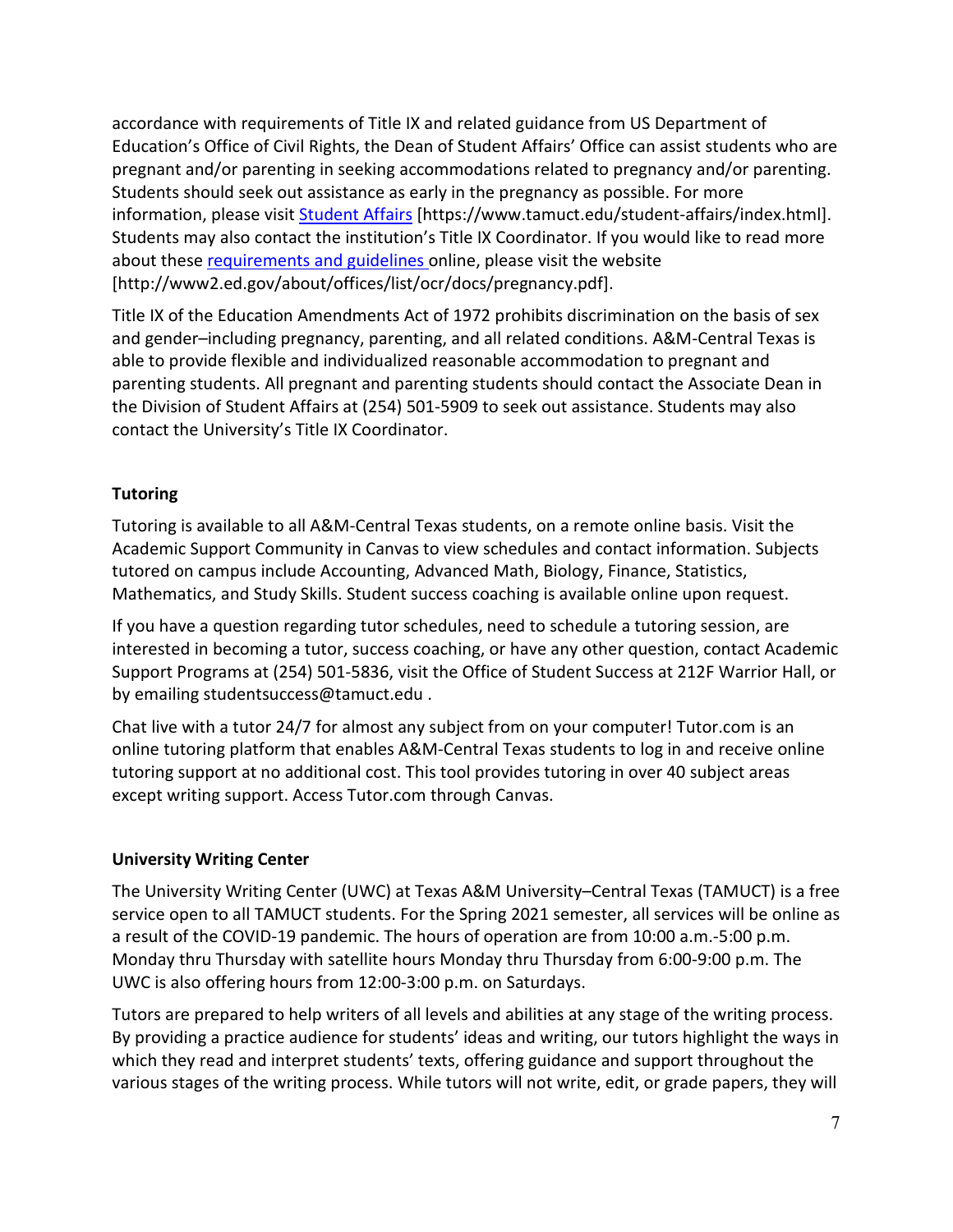assist students in developing more effective composing practices. Whether you need help brainstorming ideas, organizing an essay, proofreading, understanding proper citation practices, or just want a quiet place to work, the UWC is here to help!

Students may arrange a one-to-one session with a trained and experienced writing tutor by making an appointment via [WCOnline](https://tamuct.mywconline.com/) [https://tamuct.mywconline.com/]. In addition, you can email Dr. Bruce Bowles Jr. at **bruce.bowles@tamuct.edu** if you have any questions about the UWC and/or need any assistance with scheduling.

## **University Library**

The University Library provides many services in support of research across campus and at a distance. We offer over 200 electronic databases containing approximately 250,000 eBooks and 82,000 journals, in addition to the 85,000 items in our print collection, which can be mailed to students who live more than 50 miles from campus. Research guides for each subject taught at A&M-Central Texas are available through our website to help students navigate these resources. On campus, the library offers technology including cameras, laptops, microphones, webcams, and digital sound recorders.

Research assistance from a librarian is also available 24 hours a day through our online chat service, and at the reference desk when the library is open. Research sessions can be scheduled for more comprehensive assistance and may take place on Skype or in-person at the library. Assistance may cover many topics, including how to find articles in peer-reviewed journals, how to cite resources, and how to piece together research for written assignments.

Our 27,000-square-foot facility on the A&M-Central Texas main campus includes student lounges, private study rooms, group workspaces, computer labs, family areas suitable for all ages, and many other features. Services such as interlibrary loan, TexShare, binding, and laminating are available. The library frequently offers workshops, tours, readings, and other events. For more information, please visit our [Library](https://tamuct.libguides.com/index) [website](https://tamuct.libguides.com/index) [http://tamuct.libguides.com/index].

**For Spring 2021, all reference service will be conducted virtually. Please go to our [Library](https://nam04.safelinks.protection.outlook.com/?url=https%3A%2F%2Ftamuct.libguides.com%2Findex&data=04%7C01%7Clisa.bunkowski%40tamuct.edu%7C8242506d517f4275449608d87c521260%7C9eed4e3000f744849ff193ad8005acec%7C0%7C0%7C637396039225117111%7CUnknown%7CTWFpbGZsb3d8eyJWIjoiMC4wLjAwMDAiLCJQIjoiV2luMzIiLCJBTiI6Ik1haWwiLCJXVCI6Mn0%3D%7C1000&sdata=o3Ld7UKky5UoafnKDkA%2BCH9C50eLGHkiCfz7ajI2vRM%3D&reserved=0) [website](https://nam04.safelinks.protection.outlook.com/?url=https%3A%2F%2Ftamuct.libguides.com%2Findex&data=04%7C01%7Clisa.bunkowski%40tamuct.edu%7C8242506d517f4275449608d87c521260%7C9eed4e3000f744849ff193ad8005acec%7C0%7C0%7C637396039225117111%7CUnknown%7CTWFpbGZsb3d8eyJWIjoiMC4wLjAwMDAiLCJQIjoiV2luMzIiLCJBTiI6Ik1haWwiLCJXVCI6Mn0%3D%7C1000&sdata=o3Ld7UKky5UoafnKDkA%2BCH9C50eLGHkiCfz7ajI2vRM%3D&reserved=0) [http://tamuct.libguides.com/index] to access our virtual reference help and our current hours.**

# **OPTIONAL POLICY STATEMENTS**

# **A Note about Sexual Violence at A&M-Central Texas**

Sexual violence is a serious safety, social justice, and public health issue. The university offers support for anyone struggling with these issues. University faculty are mandated reporters, so if someone discloses that they were sexually assaulted (or a victim of Domestic/Dating Violence or Stalking) while a student at TAMUCT, faculty members are required to inform the Title IX Office. If you want to discuss any of these issues confidentially, you can do so through Student Counseling (254-501-5955) located on the second floor of Warrior Hall (207L).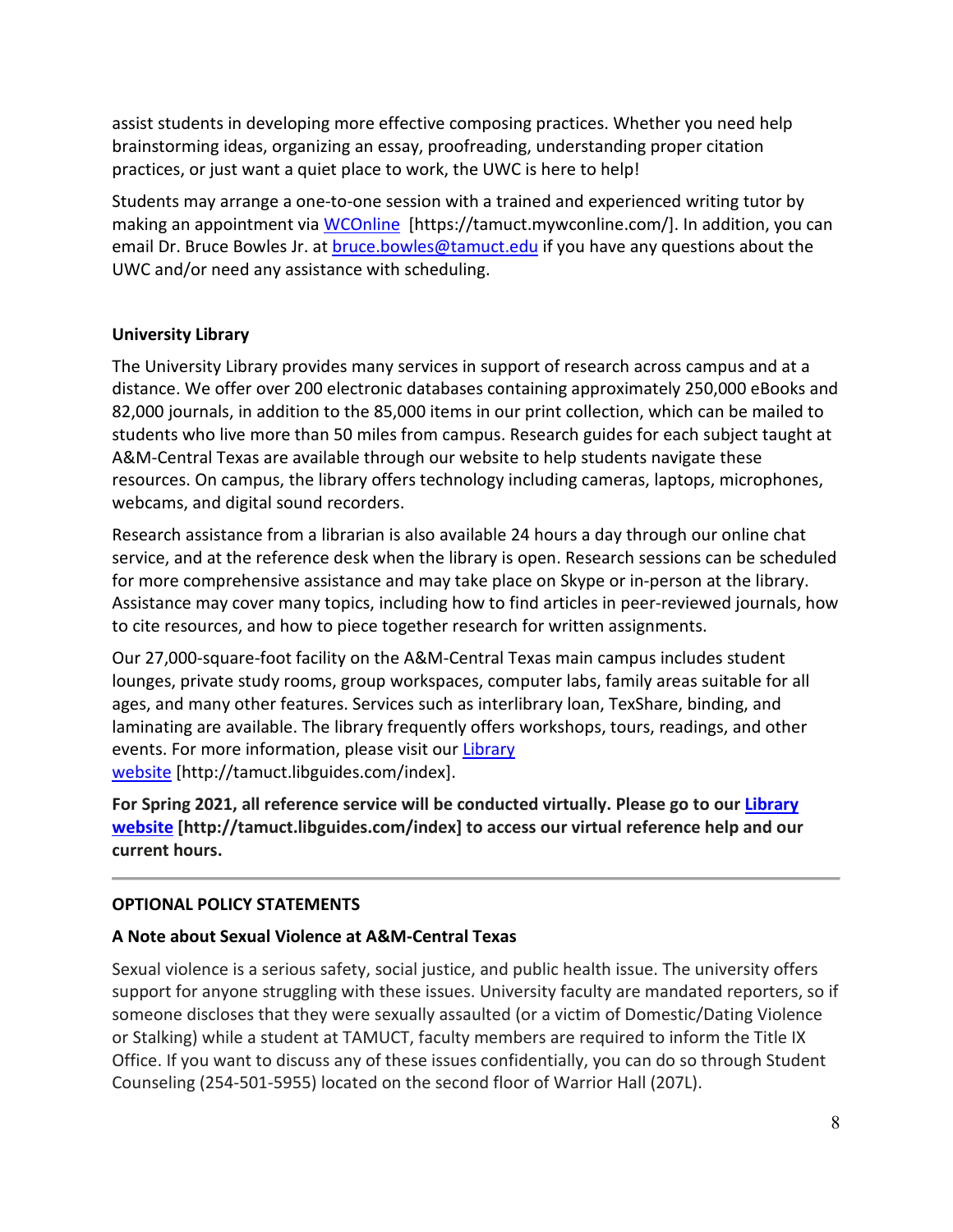Sexual violence can occur on our campus because predators often feel emboldened, and victims often feel silenced or shamed. It is incumbent on ALL of us to find ways to actively create environments that tell predators we don't agree with their behaviors and tell survivors we will support them. Your actions matter. Don't be a bystander; be an agent of change. For additional information on campus policy and resources visit the [Title IX webpage](https://www.tamuct.edu/compliance/titleix.html) [\[https://www.tamuct.edu/compliance/titleix.html\]](https://www.tamuct.edu/compliance/titleix.html).

### **Behavioral Intervention**

Texas A&M University-Central Texas cares about the safety, health, and well-being of its students, faculty, staff, and community. If you are aware of individuals for whom you have a concern, please make a referral to the Behavioral Intervention Team. Referring your concern shows you care. You can complete the [referral](https://cm.maxient.com/reportingform.php?TAMUCentralTexas&layout_id=2) online

[https://cm.maxient.com/reportingform.php?TAMUCentralTexas&layout\_id=2].

Anonymous referrals are accepted. Please see the [Behavioral Intervention Team](https://www.tamuct.edu/student-affairs/bat.html) website for more information [https://www.tamuct.edu/student-affairs/bat.html]. If a person's behavior poses an imminent threat to you or another, contact 911 or A&M-Central Texas University Police at 254-501-5800.

### **OTHER POLICIES**

## **Copyright Notice**

Students should assume that all course material is copyrighted by the respective author(s). Reproduction of course material is prohibited without consent by the author and/or course instructor. Violation of copyright is against the law and Texas A&M University-Central Texas' Code of Academic Honesty. All alleged violations will be reported to the Office of Student Conduct.

Copyright. 2022 by Tyler Hurst at Texas A&M University-Central Texas, College of Arts and Sciences; 1001 Leadership Place, Killeen, TX 76549; xxx-xxx-xxxx; [tylerdhurst@tamuct.edu](mailto:tylerdhurst@tamuct.edu)